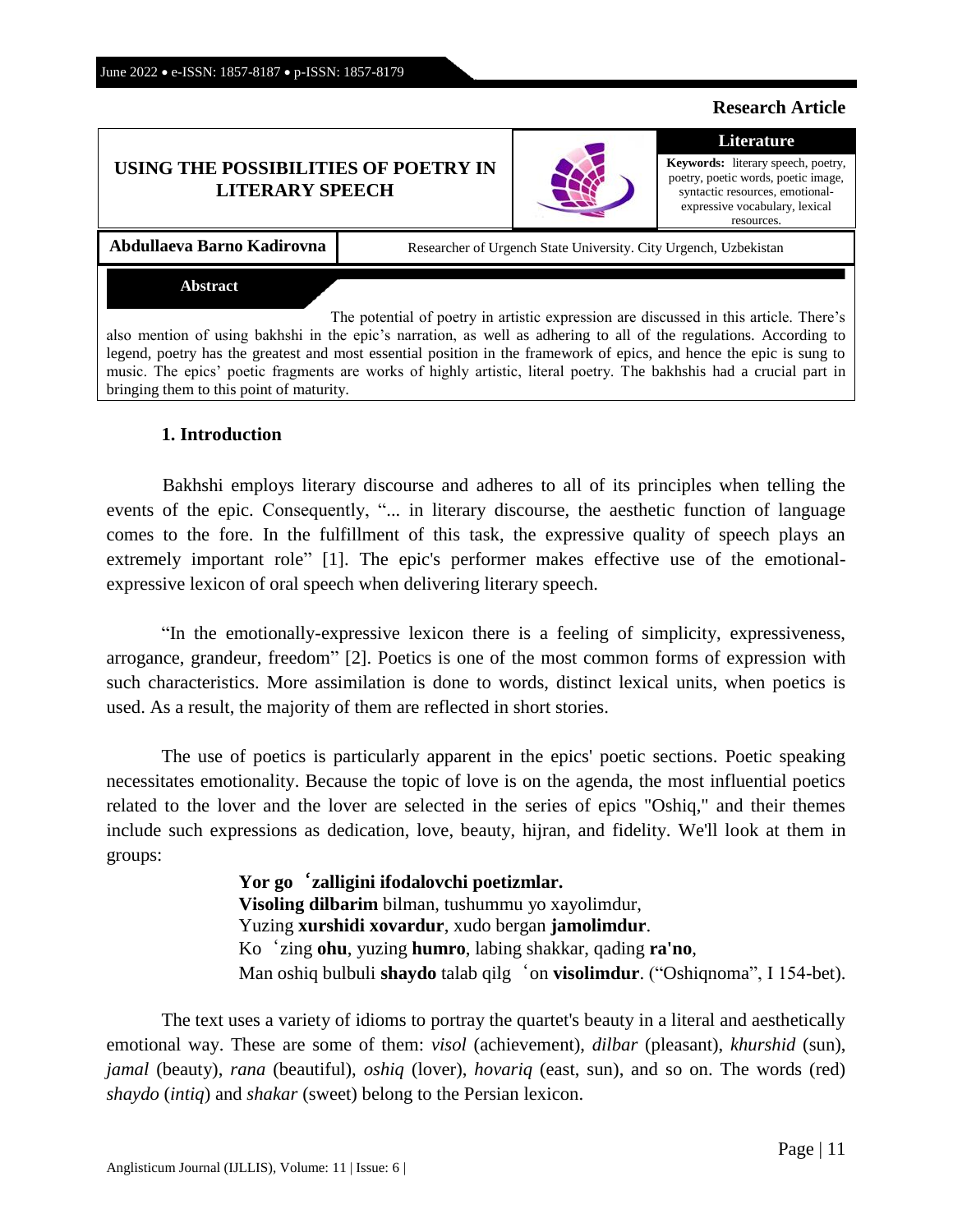The quartet is based on the epic "Roy Chin," which was originally published in manuscript form and is dominated by Arabic-Persian language. They're all the result of the secretaries' and executive narrators' wording as they duplicated the material.

In addition, in relation to the beauty of yar: "Bolupar" – wing, base; "Abru kamon" – curved eyebrows; "Sahibjamol" – has a lovely appearance; "Mohiliqo" – moon face; The Persian and Arabic languages are commonly used, including the delicate term "Morcha Miyon."

# **2. The Mind and Moods of People**

The sequence of events in epics does not always follow the same pattern. They have scenes of grief, estrangement, and tragedy on occasion. Poetics are chosen in these circumstances based on the situation.

When Shohsanam sees his partner in the epic "Oshiq Gharib va Shohsanam," for example, he addresses him as follows:

> Kel, G'aribim, **gasht** etali bu bog'a, **Gullar** ko'rsin, **bulbul** tomoshosini, Qo'y labing labima, dudog' dudog'a, Tillar ko'rsin bolning tomoshasini. ("Oshiqnoma", II, 40-bet).

When Zuhra and Tahir meet, she makes her beloved pleased by saying the same things as in the lines above:

> Kel, ikkimiz **gasht** etali gullara, Gulshanli, sayronli joydir, bu joylar. ("Oshiqnoma", 5, 104-bet).

When a lover and mistress realize a vision, they always use words like: "Flower", "Nightingale", "Garden", "Gulshan" and "Gasht" to convey a profound lyrical attitude. The usage of the word "lab," its counterpart "lip" as well as the words "bol" which are commonly employed in the dialect added a distinctive appeal to the poem's verses addressed to strangers. As a master of words, the performing artist does not use random words to adorn artistic speech. When it comes to the description of situations involving alienation and separation, the lyrics employ a variety of poetic styles. For example, in the epic "Sayod and Hamro" when Hamro is enraged at Sayodkhan's efforts and asks for assistance, he uses the following mournful phrases in his speech:

> **Shikastayam**, **g**'**am** uyida **soyilam**, Ishim bo'ldi **nola** bilan **zor** endi. ("Oshiqnoma" 1, 41-bet).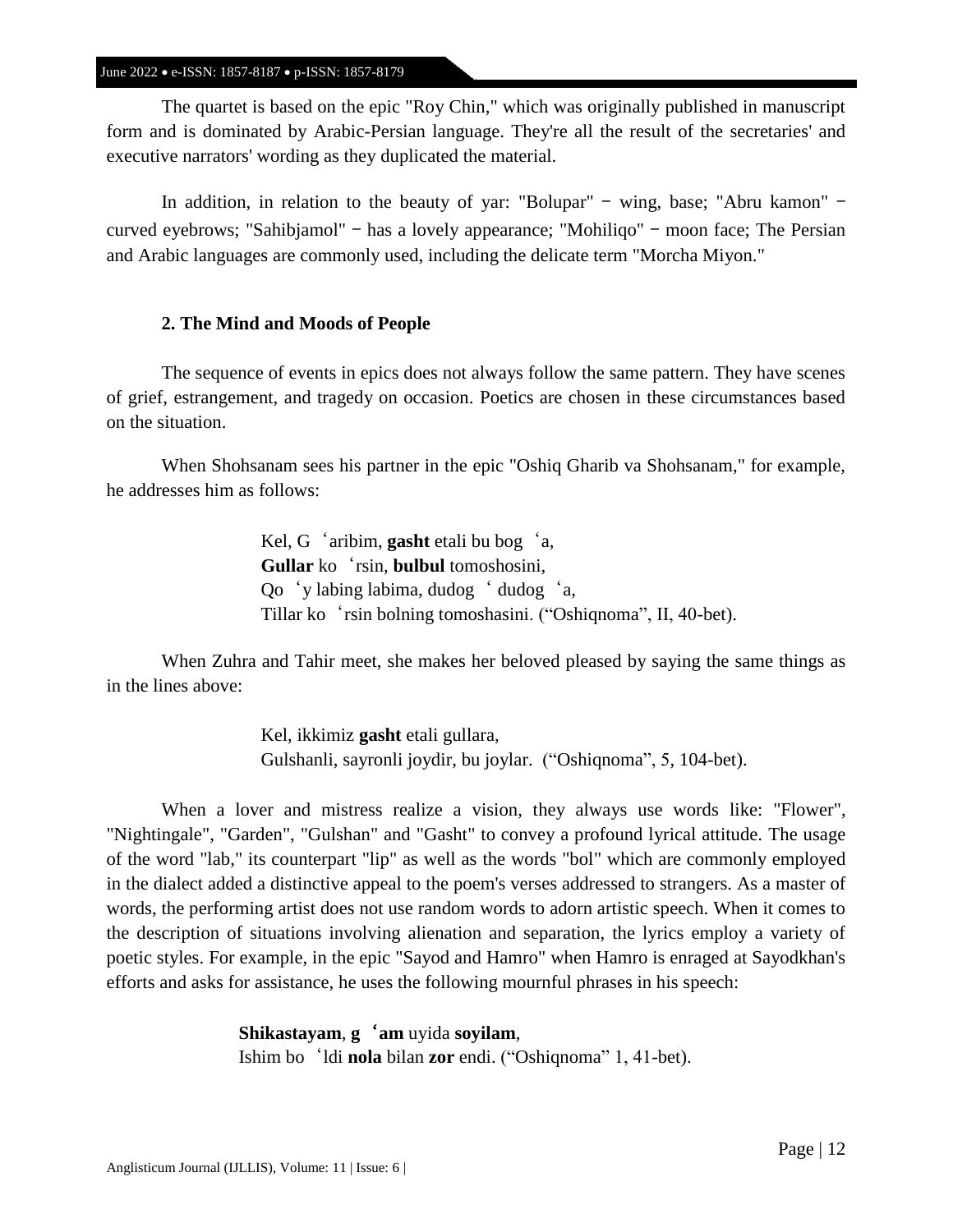To impressively describe Hamro's heartache: *broken; grief, anguish; soyil-devona; nolagam*; Persian and Arabic masterpieces such as grief and sorrow were chosen, the lover's lament and the agonizing cries of the mournful heart, were interwoven in the poetry.

Words like dilhun, xunoba, sitam, parishon, nolon, giryon, mushtipar, bedor, and firoq are required in such circumstances.

In scenes linked with joy, words like oshufta, parvoz, handon, mastona, zavq, safo, gul, gulistan, and bo'ston enhance the uplifting spirit in the lines and produce a unique tune.

# **3. The Use of Poetic Words in the Portrayal of Natural Landscapes**

In literary discourse, the description of natural settings in accordance with the psyche and mood of the imagery is also highly valued. Because the events of love epics take place amid opulent mansions, pavilions, and gardens. In all-around service and charming sceneries, the epic performer seeks to portray the description of those areas.

The nature of Gharib and Shohsanam is depicted with tremendous emotion during the spring voyage in the epic "Oshiq Gharib va Shohsanam":

> Gullar ochilibdur fasli bahorda, Kel, Sanamjon, bog ' sayrina borali. Binafsha qo'ymisham bog'i kanorda, Kel, Sanamjon, bog ' sayrina borali.

Sanobar bosh cho 'zmish ko 'kka bo 'yini, Sumbula olmishdur mushkning o'yini, Gul izlarmish bulbul qilsa o'yini, Kel, Sanamjon, bog 'sayrina borali.

Malaklar qo'yibdur boshiga lola, Soqiylar qo'lida mayli piyola, Bulbullar hamisha g'unchaga vola, Kel, Sanamjon, bog' sayrina borali. ("Oshiqnoma" II, 83-84 b.).

The poem is composed of five verses in which the spring image of nature's beauty finds literary embodiment. It incorporates poetic melodies associated with the concepts of bahor, yoshlik, saylgoh, oshiq va ma'shuq, such as gul, bulbul, binafsha, lola, sunbula, sanobar, mushk, malak, soqiy, may, vola, and is a significant factor in the whitening of artistic speech. The listener intuitively feels himself in the throes of spring as the performer performs this song.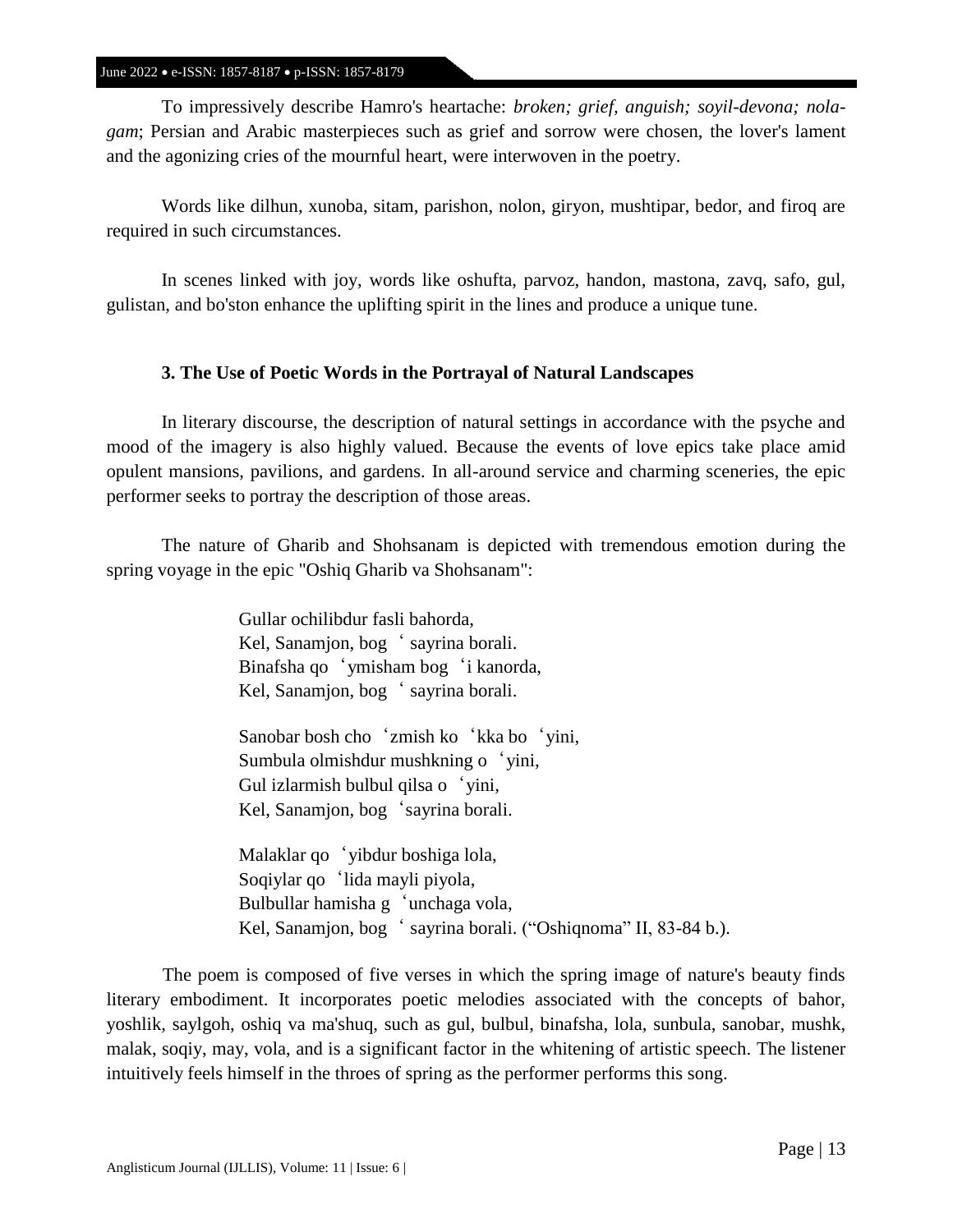Havzi kavsar, obi zilal, jannati ma'vo, chashmai rizvon, farhi afzo, baghi musaffo are some of the modifications to the description of natural landscapes used in the poems, which further enhances the purity and efficiency of artistic speech. It transports viewers to a world of mythical beauty.

Of course, epics aren't usually used to express beauty. Darkness, seasonal haze, and nightingale energy are also used in line with the psyche of the images, sometimes in relation with loss, pain, and sorrow, embodying the creative representation of a particular circumstance in the image.

# **4. A Poetic Representation of the Human Body's Organs**

Epics are stories about man and his relationship with other people. Because romanticromantic stories are mostly about the pictures of lovers and lovers, poetics is used when it comes to their eyes, eyebrows, eyelashes, hair, and stature. Consider the following scenario: *ko*'*zchashm; qosh-hilol, kamon; kiprik-mujgon; soch-zulf, tal; qaddi-qomat-sarv, shamshod, zebo; bosh-sar; suyak-ustixon; til-zabon, to*'*ti suxan; yuz, chehra, moh; ko*'*krak-qo*'*sh nor, bel-mo*

'*rcha; xol-kishmish; tish-sadaf, dur*, etc. This assimilation vocabulary is actively used by the epic performer to generate a high poetic spirit:

> Qurbon o'lam, yorni chashmi **mastina**... ("Oshiqnoma", I, 93-bet). Qurbon o'lam, **saringdagi** talinga... ("Oshiqnoma", I, 84-bet). Ko'k simdagi **qo**'**sh anorim** seningdur... ("Oshiqnoma", II, 44-bet). Bermanam yuz ming tumana **zulfi** toringni sani... ("Oshiqnoma", V, 9-bet). Ushbu daryo ichra ko'rdim bir ajib, **zebo** yigit... ("Oshiqnoma", V, 36-bet).

The appeal of creative speech is further enhanced by these poetic terms that substitute metaphor.

### **5. Imaginative Portrayal of Celestial Objects**

Most epics mention celestial bodies such as the sun, moon, and stars. These bodies are usually employed as metaphors or similes for lovers and their names are usually taken from synonymous lines to give the speech a grave tone: *quyosh-xurshid, mehr, shams, oftob, xovar; oymoh; qamar, hilol; yulduz-sitora, anjum; chaqmoq-barq.*

Adolat bobinda **xurshidi xovar**... ("Oshiqnoma", I, 138-bet). Etushsam **shamsu mohina**, ko'rsam davlatli diydorin... ("Oshiqnoma", I kitob, 151-bet). Ikki qoshing tarxi **hilola** tushmish... ("Oshiqnoma", I, 49-bet). Chehrangda **oftobning** nuri aks etar... ("Oshiqnoma", V, 141-bet).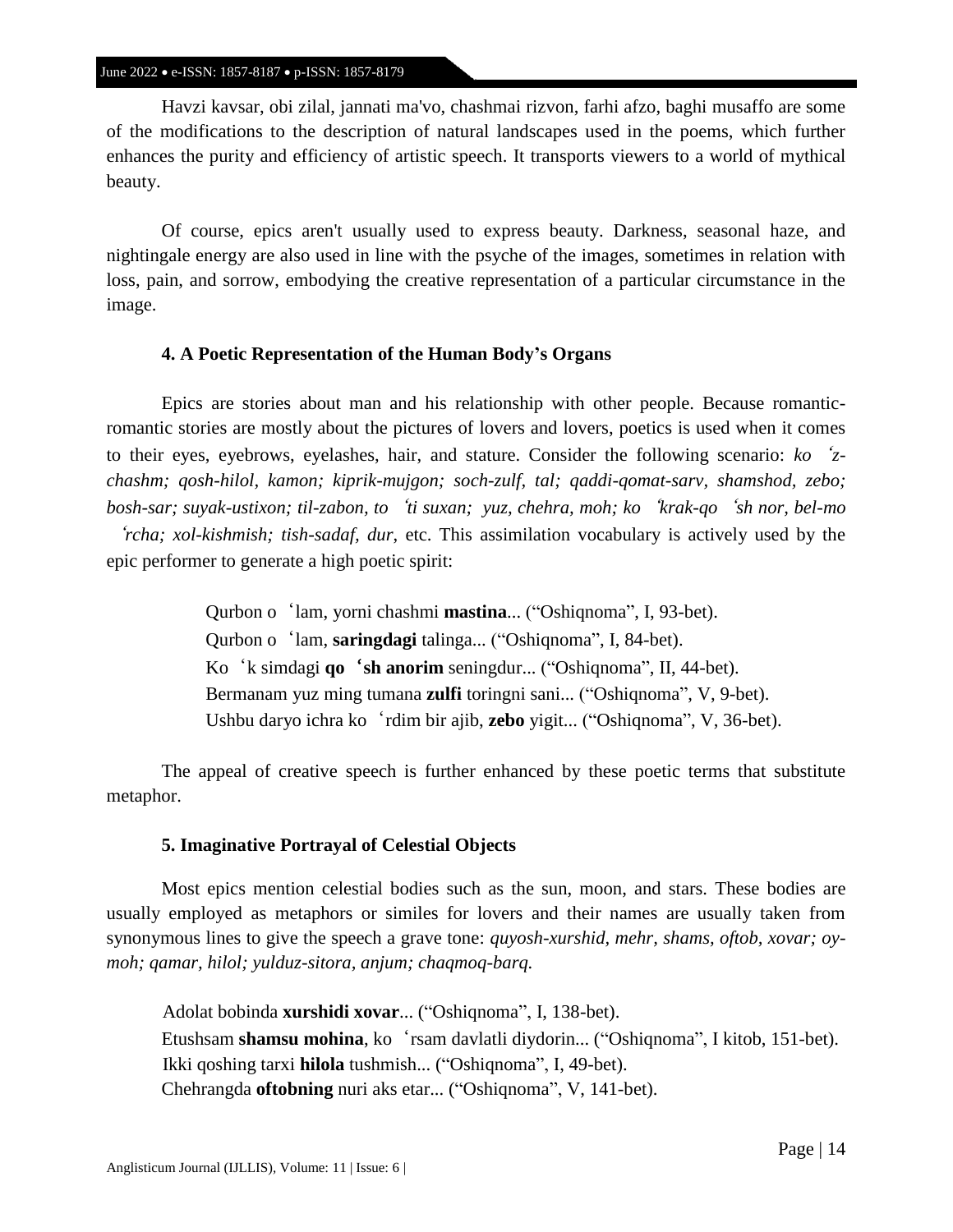Ko'k yuzinda **mehru mohni** sevarsan... ("Oshiqnoma", I, 10-bet). Xoli **anjum**, yuzi qo'sha mohidur... ("Oshiqnoma", I, 50-bet). Jamoli **barq** urar olama sulton... ("Oshiqnoma", II, 171-bet).

When celestial bodies' names are mentioned, their Arabic and Persian equivalents are frequently employed. As a result, the speech is flawless, like a picture in the image. By accentuating this group of words, the epic's performer tries to further improve the expressiveness.

# **6. Poetics That Have a Romantic-Intimate Connotation**

Because love adventures are so important in romantic romances, the creative discourse that tells the events is also based on those aspects.

To enhance the creative discourse, words that describe the lover's behavior are picked in such a way that a number of synonymous terms are integrated inside a single meaning. If we define the word *jilva* as dominant, for example, there are several options in epic poetic speech:

Ey sevgilim, sollonib, yuz ming **jilva** bila kel... ("Oshiqnoma", II, 170-bet). Har **g**'**amzasi** jonim yoqar, **Karashmali** qoshin qoqar... ("Oshiqnoma", II, 173-bet). Ko'zlari **ishvali**, qaddi zeboli... ("Oshiqnoma", II, 187-bet). **Tamanno** aylar turishing... ("Oshiqnoma", II, 125-bet). Birisi **qiymirar**, biri qosh qoqar... ("Oshiqnoma", V, 76-bet). Bandivoni bo 'lib qoldim Bir qaddi dolli **nozlining**... ("Oshiqnoma", I, 33-bet).

In fact, the Turkic word "qiymirmoq" is tied to the Turkic lexicon, while the Arabic words jilva, g'amza, ishwa, and tamanno, and the Persian words karashma and noz are related to the Persian language.

These are all different ways of expressing the concept of flirting. The variety of these expressions is more closely tied to the narrators' speech. Storytellers give closer attention to Arabic and Persian terminology and aim to ensure that poetic speech is striking, rich, and varied because they are well educated in the traditions of classical literature and most have received a madrassa education.

Of course, despite the fact that these words are all contained within a single synonymous circle, each word has its own distinct location. The word "nozli," for example, is frequently used to refer to a mistress, and its "nozanin" version has lost its character. As a result, it is used more frequently than its synonyms.

In the poems, the compound "G'amzali juvon" is frequently used, but the compound "Karashmali juvon" is not. There is also a combination of "jilvasi jon olar," however finding a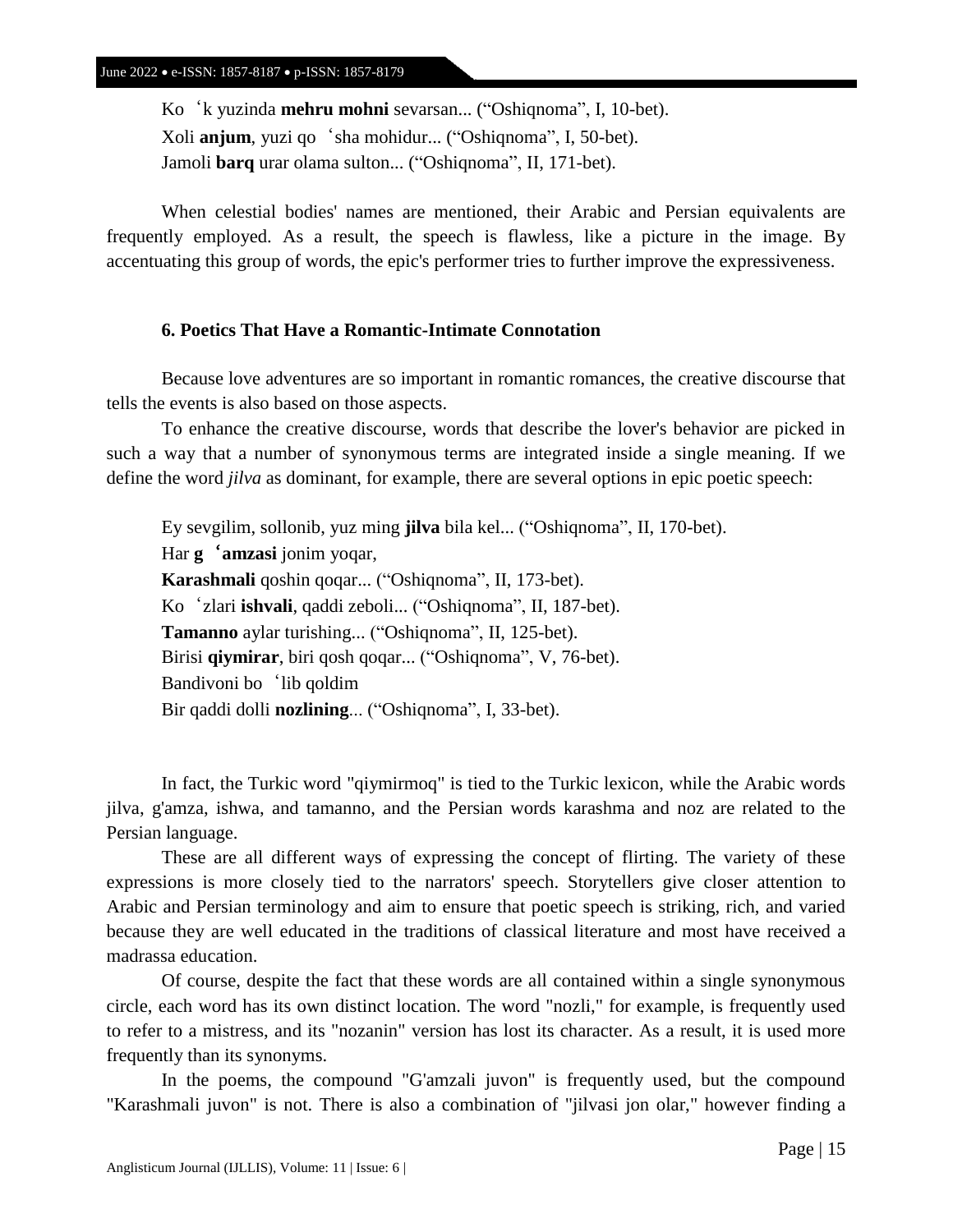combination of "Tamannosi jon olar" is tough. As a result, synonymous terms have their own set of meaning standards, and they aren't utilized in creative discourse by accident. This condition can also be seen in the system of poetisms that comprise another synonymous series. In the "Oshiq" epics, the term "Shaydo" appears frequently. It's also accompanied by the adjectives "charming" and "Vola."

**Oshiqi** sargashta bo'lsang, uyquni barbod qil! ("Oshiqnoma", II, 17-bet). Yor kuyinda bas oni majnuni **shaydo** qildi ishq. ("Oshiqnoma", V, 65-bet). Bulbullar hamisha g'unchaga **vola**... ("Oshiqnoma", II, 84-bet). Maftun qildi shahlo ko'zlaring seni... ("Oshiqnoma", V, 151-bet).

In these verses, the words "Vola" and "Maftun" are from the Arabic lexicon, while "Shaydo" is from the Persian language. The name "Oshiq" comes from the Turkic word "Ashug," which means "beloved" in English. The word "Lover" is covered by all of the above assimilation terms. They all have love, affection, and love concepts, and the word "Shaydo" is frequently employed. Each of these, in turn, has its own set of meanings. Although the word "vola" means "charming," it is exclusively used to describe nightingales, not lovers. The breadth of meanings of words like "Takallum," "Sukhan," and "Guftor," which create a synonymous system, are an example of this.

**Takallumda** Zulayhodek nozanin... ("Oshiqnoma", I, 138-bet). To'ti **suxan**, xush **guftorim**, qol endi... ("Oshiqnoma", V, 83-bet).

The Arabic term "Takallum" means "to talk." The Persian lexicon includes the words "Sukhan" and "Guftor," which are also part of the meaning of speech. These terms are typically used to describe a lover's nice remarks or a pleasant discourse. In artistic speech, the phrases "Toti takallum," "Toti sukhan," and "Toti guftor" are frequently used, while "Toti guftor" is not.

The performer's artistic discourse is incredibly rich. On the basis of phraseology, the meaning of speech can sometimes take on a more attractive expression:

To'tiday og'zidan durlar sochilib... ("Oshiqnoma", II, 106-bet).

The meaning of the phrase "Toti takallum" has been realized with great creative excellence in this verse, and the focus has shifted to the meaning of pronouncing "Dur sochish." As a result, the range of poetic terminology that takes on a romantic meaning in romantic epics is vast. Many words are used in the narrative of epic events, such as nozanin, navjuvon, hurliqo, mohiloqo, sarvinoz, pari-paykar, sanobar, and huri gilmon literary discourse.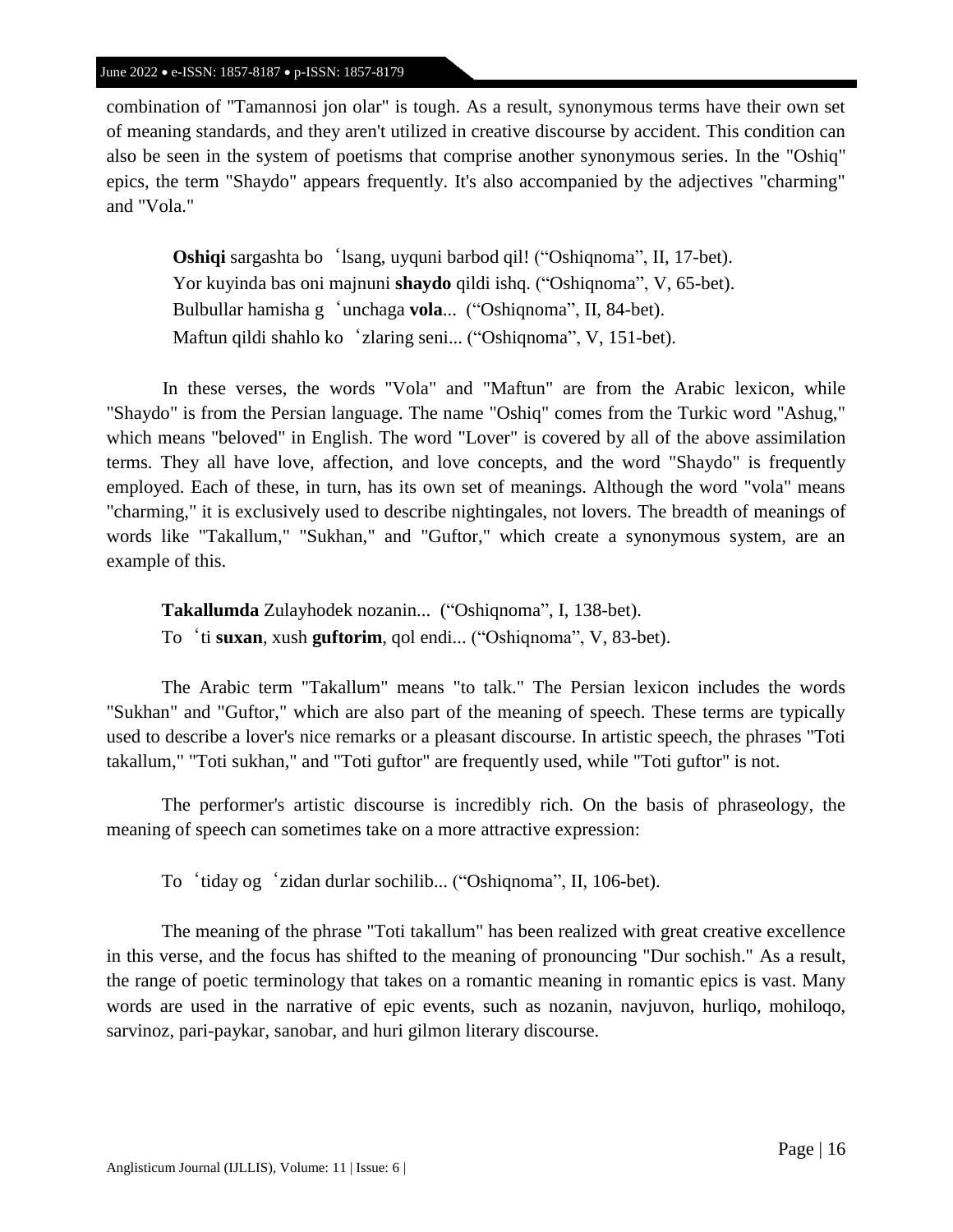Some poetisms can be used as euphemisms in certain situations:

Yor qo 'ynina uryon bo 'lib, Yotdug 'im yerlara keldim... ("Oshiqnoma", II, 131-bet).

The Persian word "Uryon" in these poems means "naked." This sentence, which is incorporated in this verse in the form of poetry, has two purposes: first, it adds melody to the poem, and second, it reveals the lover's intent in a disguised manner.

As a result, this mode of expression, which is mostly based on assimilated language and used in poetry, conveys the subtle and colorful edges of words, complementing its spiritual standards while also bringing tone and beauty to artistic speech. This predicament serves as an artistic canvas for the epic's performer to create a positive picture of the happenings. As a result, the quality of poetic discourse in epics is ensured.

### **B) Use a Variety of Language Resources**

The creative bakhshi aims to use all of language's capabilities when processing poetry samples. As a result, the examples of poetry in the epic appear as evolved poetic forms because the language's phonetic, lexical, and syntactic resources are used in their position. This is especially true of the Khorezmian epics' poetry section.

In Khorezmian epics, poetic poems are fashioned in a way that meets all literary and musical standards.

Short story portions, to be more specific, are generally square in shape. Among them are ghazals, muhammas, musaddas, and even tuyuks.

The bakhshi can sing these poetry words with such grandeur and earn the admiration of the audience because they have been fitted to the music to such a degree.

In Khorezmian epics, gifted storytellers play a crucial part in the development of poetry. They attempted to refine poems by utilizing all of language's resources.

### **1. Resources for Phonology**

Some of the poems are structured in such a way that the phonetic side of the language is given special attention:

> Izlaya-izlaya bordik izindin, Qora qonlar oqar ikki tizimdin, Pashshalar uchishar xumor ko 'zimdin, Shu tog'da bir maral yomon zayrandi [4].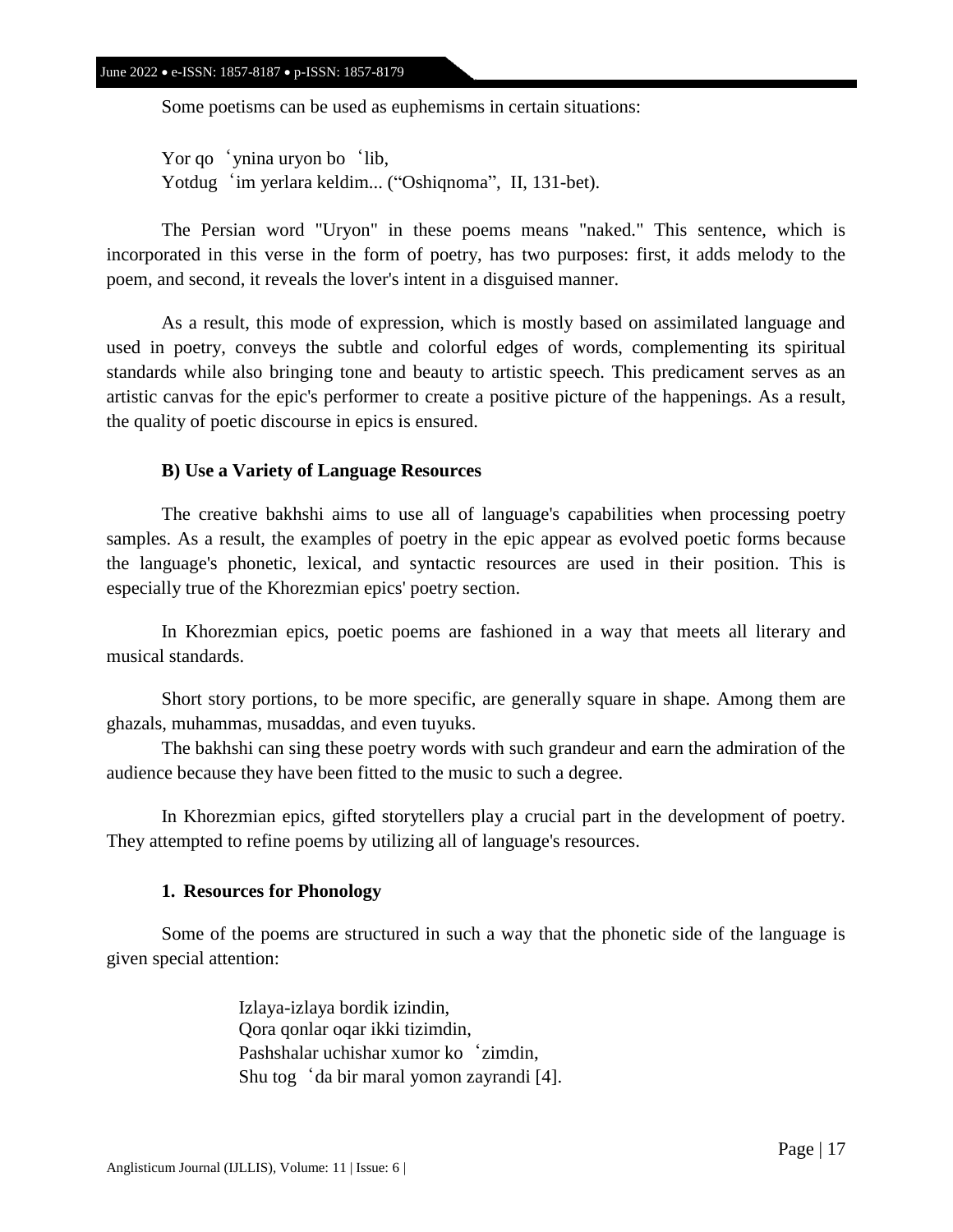If you pay close attention to the verses, you'll notice a system based on vocal and consonant alliteration. Each verse has its unique sound repeat. The musicality of the band was given, for example, by the repetition of sounds such as "I," "Q," "Sh," and "Z." This approach has been employed in a number of texts. The lyrics are chosen in such a way that a certain sound is repeated in some of the syllables, resulting in a distinctive tone:

> Oqar chashmasi buloqli, Degra-doshi qizil oqli, Bog'chali, Bag'dod yaproqli, Joylar ko'rindi-ko'rindi [5].

The importance of sound harmony in the seamless production of poetry verses, as well as its melodicity, cannot be overstated.

Creative poets have made a significant contribution to the poetic application of this paradigm.

# **2. Lexical Resources**

In poetic poems, the lexical means of language are also more involved in fluent and meaningful speaking. Wonderful verses pertaining to homonyms, synonyms, and antonyms are created in the poems:

> Men sevmisham parilarning birisin, Biri "Lom" dir, biri "Jim" dir, biri "Sin", Biri ovdir, biri ovchi, biri sin, Biri ovqonlidir, yor olmasina [6].

Using the tajnis method, a lovely word game was created. In the first stanza, the word signifies "bittasin," but in the second verse, "lom" alludes to the yard's height, "jim" to the eye, and "sin" to the eyebrow. The third verse's verb signifies "to strike." Of course, written literature has influenced these poetic forms, and their authors are also professional poets.

In the poetry, synonyms are also given a lot of weight, and here are three synonyms for the word 'oy' (moon):

> Yuzingni mangzatdim **oy** bilan kuna, Bir tarso qizidir, hech kirmas dina [7].

Ko'k yuzinda mehri **mohni** sevarsan, Yer yuzinda sen Hamroni sevarsan. [8]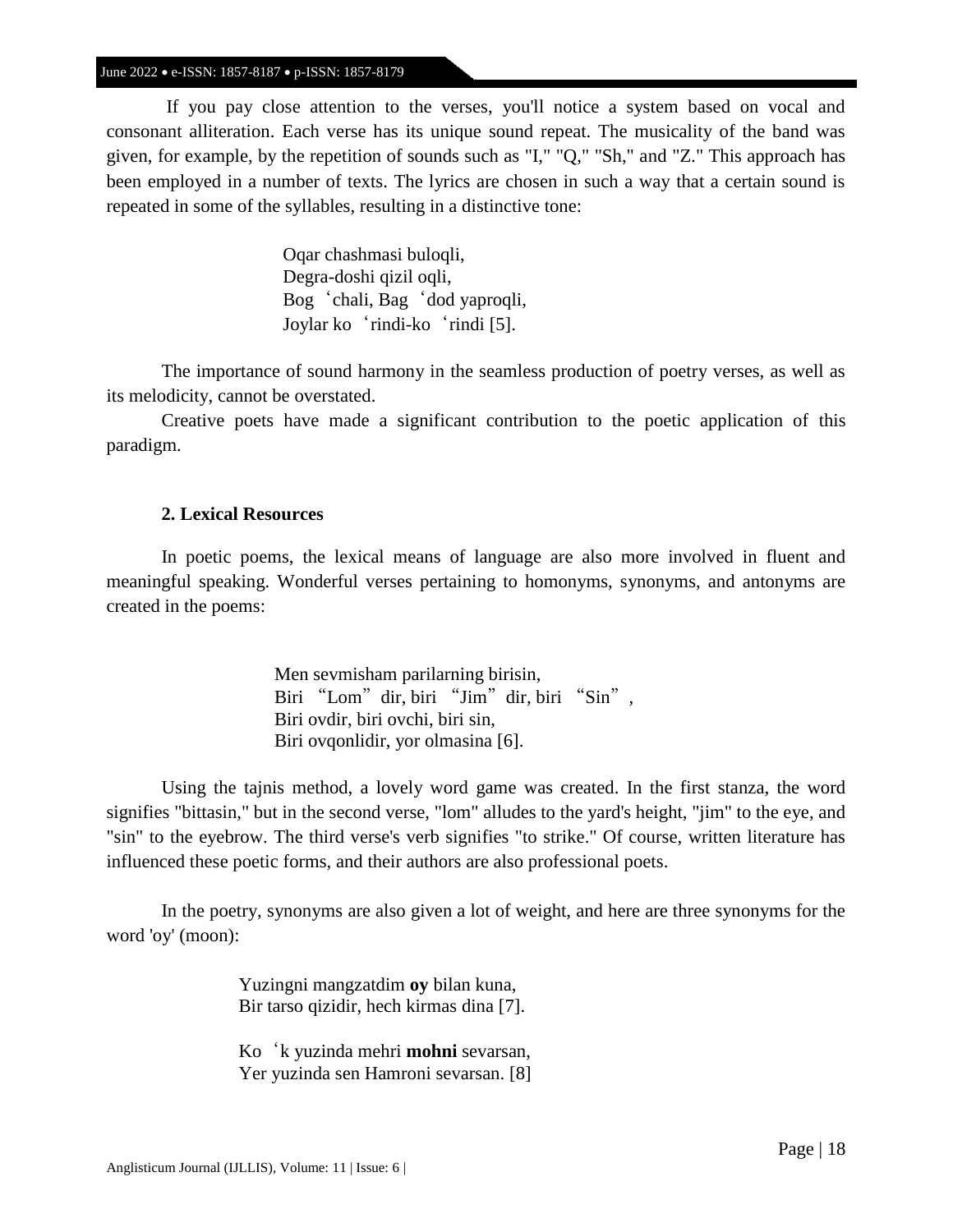Ikki qoshing mangzatmisham **hilola**, Yorim seni ko 'rib tushdim bu hola [9].

The antonyms in the poems are founded on the notion of contrast in several locations:

**Yozimni** do'ndirdi **qisha**, Dardim ko 'pdir boshdin bosha [10].

Mamat shohning qizi mani mast aylar, Bizi **dushman** bilib, kimni **do**'**st** aylar [11].

Antonyms are sometimes offered in order, strengthening the meanings in the verses:

Siyoh zulfing to 'rtdin o 'rsang-o 'rmasang, Bizning birla davron sursang-surmasang, Xush qol emdi, yana ko'rsang-ko'rmasang, Qol maralim, Salbiniyoz qol emdi [12].

Epic lexicon demands additional research. After all, the artistic coloring of the language is brought to a greater degree in *Khorezm*'s popular short stories and epics through the employment of dialects, languages of other peoples belonging to the *Oghuz* group, assimilations of Arabic and Persian, and polished poetry verses.

### **3. Syntactic Resources**

The epics place a strong emphasis on the language's syntactic resources. Because stylistics is very vital in producing educated poetry lines.

It is repeated as a *radif* in the epics' lyrical verses, with heightened expressiveness and emphasis on the arriving words:

> Muhabbat yo 'lida guzar etmading, Boqib o'z-o'zimga nazar etmading, Maning g 'azabimdin hazar etmading. Ne uchun terding olmalarni, bog 'imdan? [13].

In some circumstances, the rhetorical questionnaire employs a strategy of complete concept disclosure:

> Olti nadir, yetti nadir, besh nadir? Qavm nadir, qardosh nadir, xesh nadir? Ko'zlaringdan oqqan qonli yosh nadir? Qol maralim, Salbiniyozim qol emdi [14].